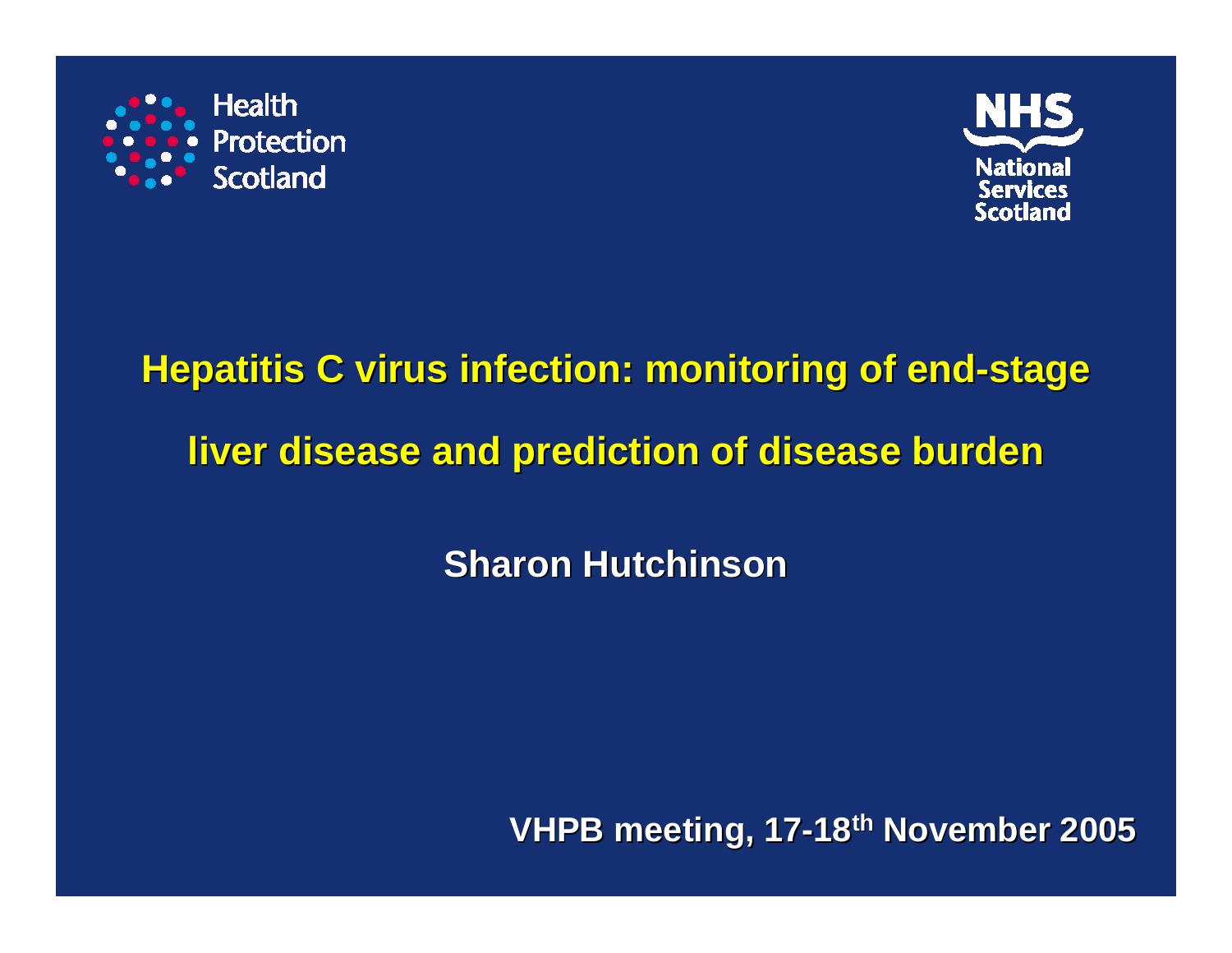

## • **Monitoring of end-stage liver disease – Scotland**

#### • **Prediction of HCV disease burden**

**– Scotland**

**England and Wales**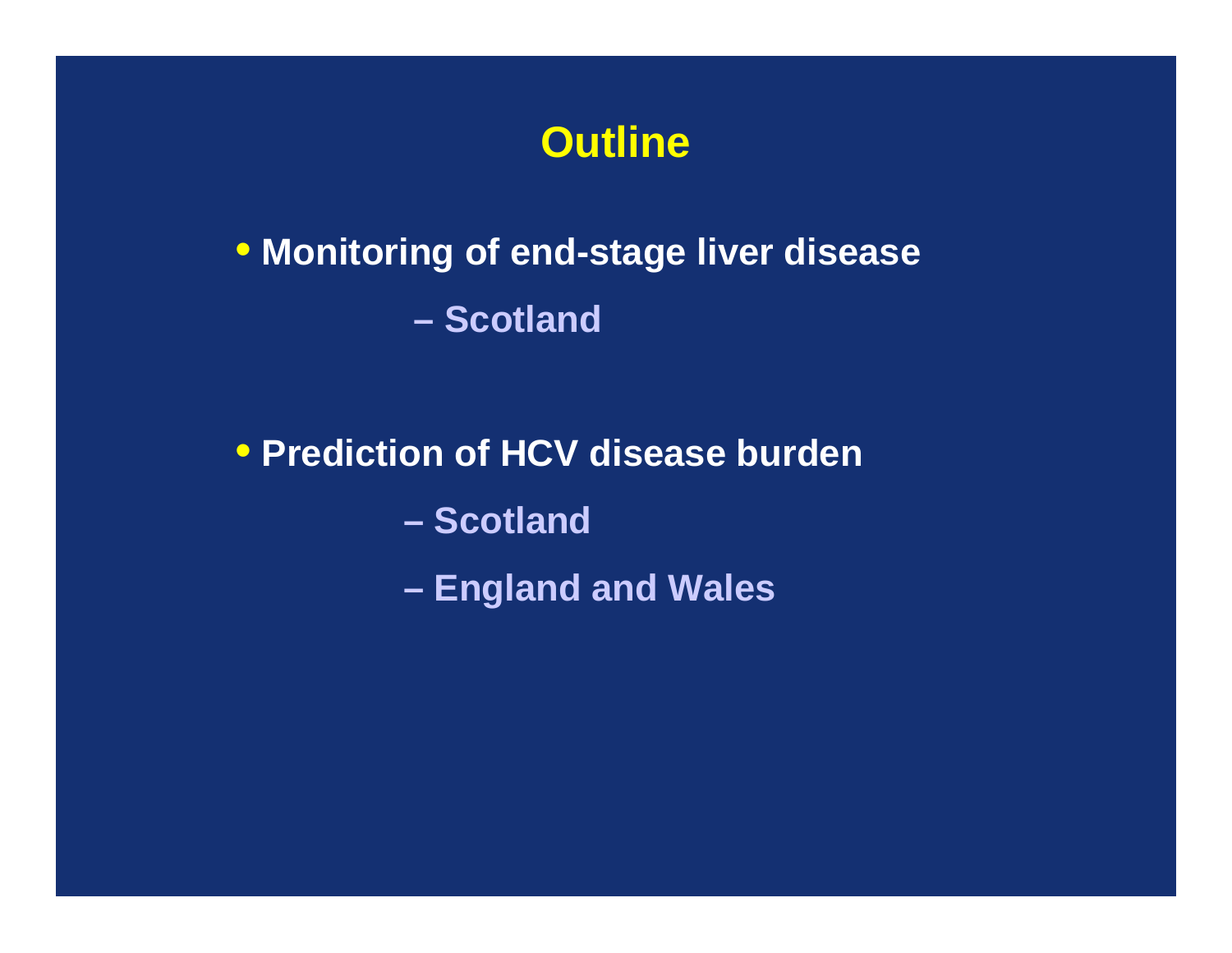#### **Hepatitis C virus: Natural History**

- **Acute Infection - 5% symptomatic disease**
	- **- 60-85% develop chronic infection**
- **Chronic Infection - 5-10% develop cirrhosis by 20 years**
- **Factors affecting disease progression - Age, alcohol and HIV**
- **Cirrhosis**

**- decompensation (4-9% per annum) - carcinoma (2-4% per annum)**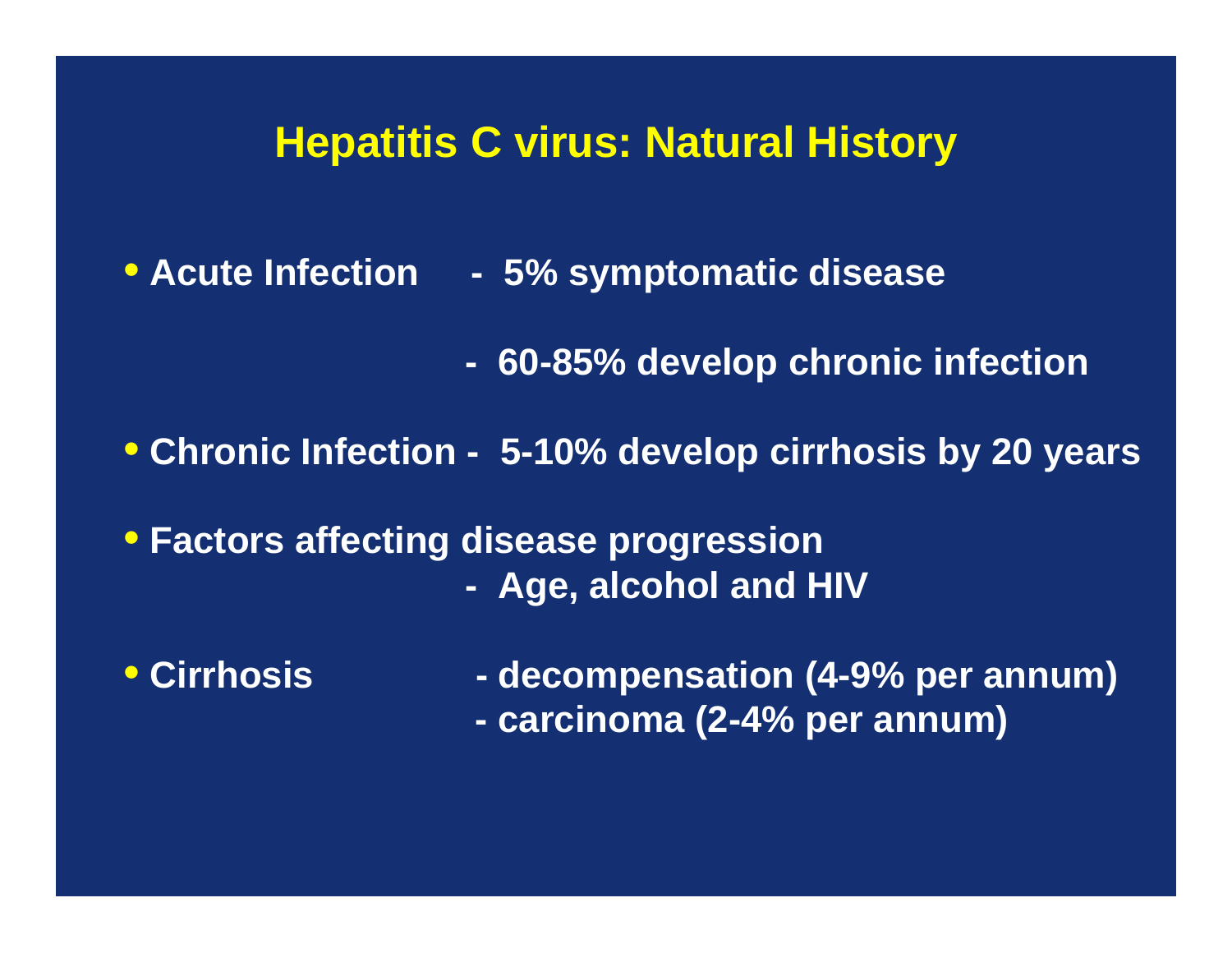# **Annual and cumulative HCV diagnoses in Scotland**

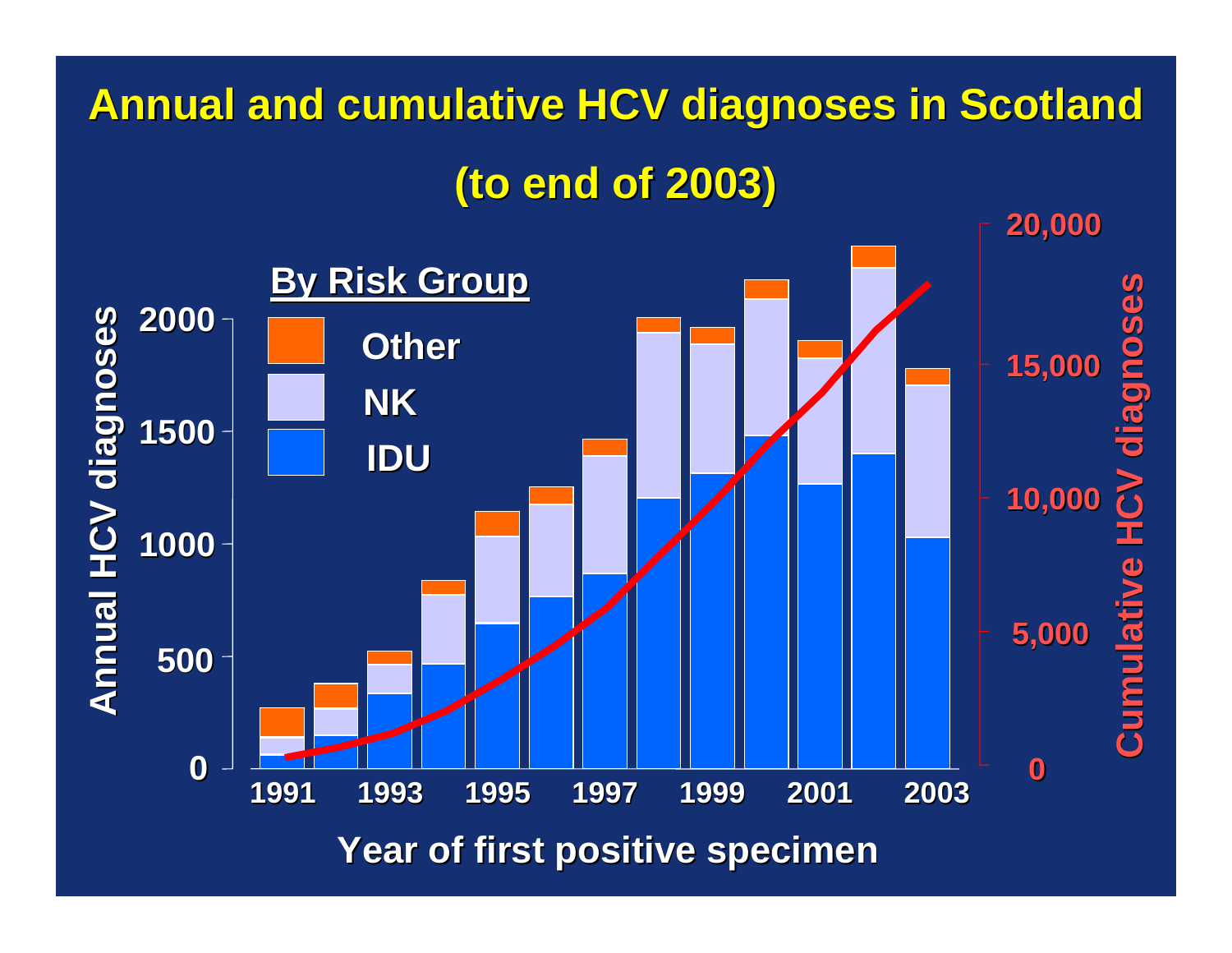**Record-linkage study to determine severe disease burden related to HCV in Scotland, data to Dec 2001 burden related to HCV in Scotland, data to Dec 2001**



**\* Limited identifiers\*\* Full identifiers**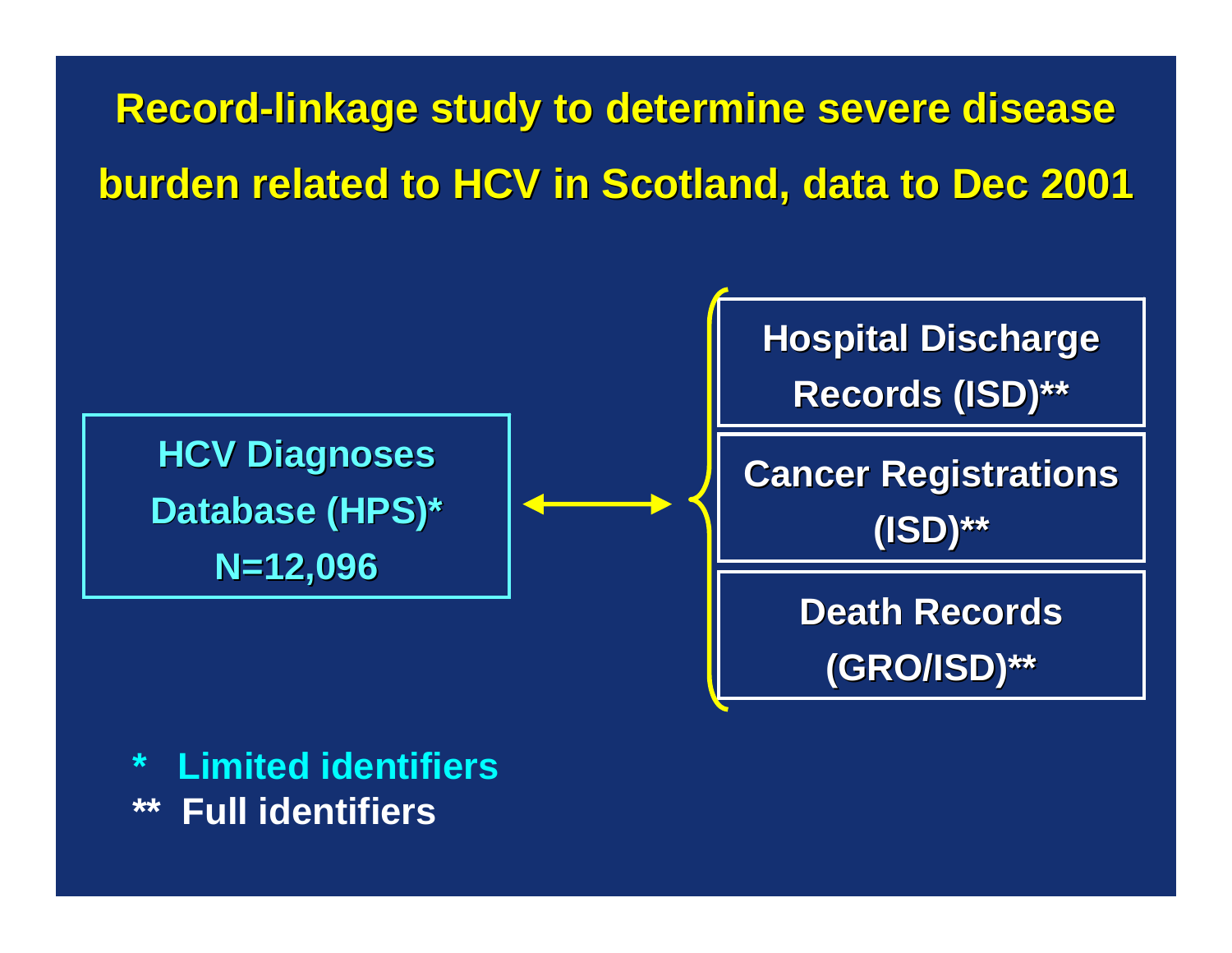**Data Linkage Results: Epidemiological Characteristics of 12,096 HCV diagnosed persons in Scotland 1991 of 12,096 HCV diagnosed persons in Scotland 1991 -2001**



**\* Carstairs Carstairs 6/7 based on postcode 6/7 based on postcode**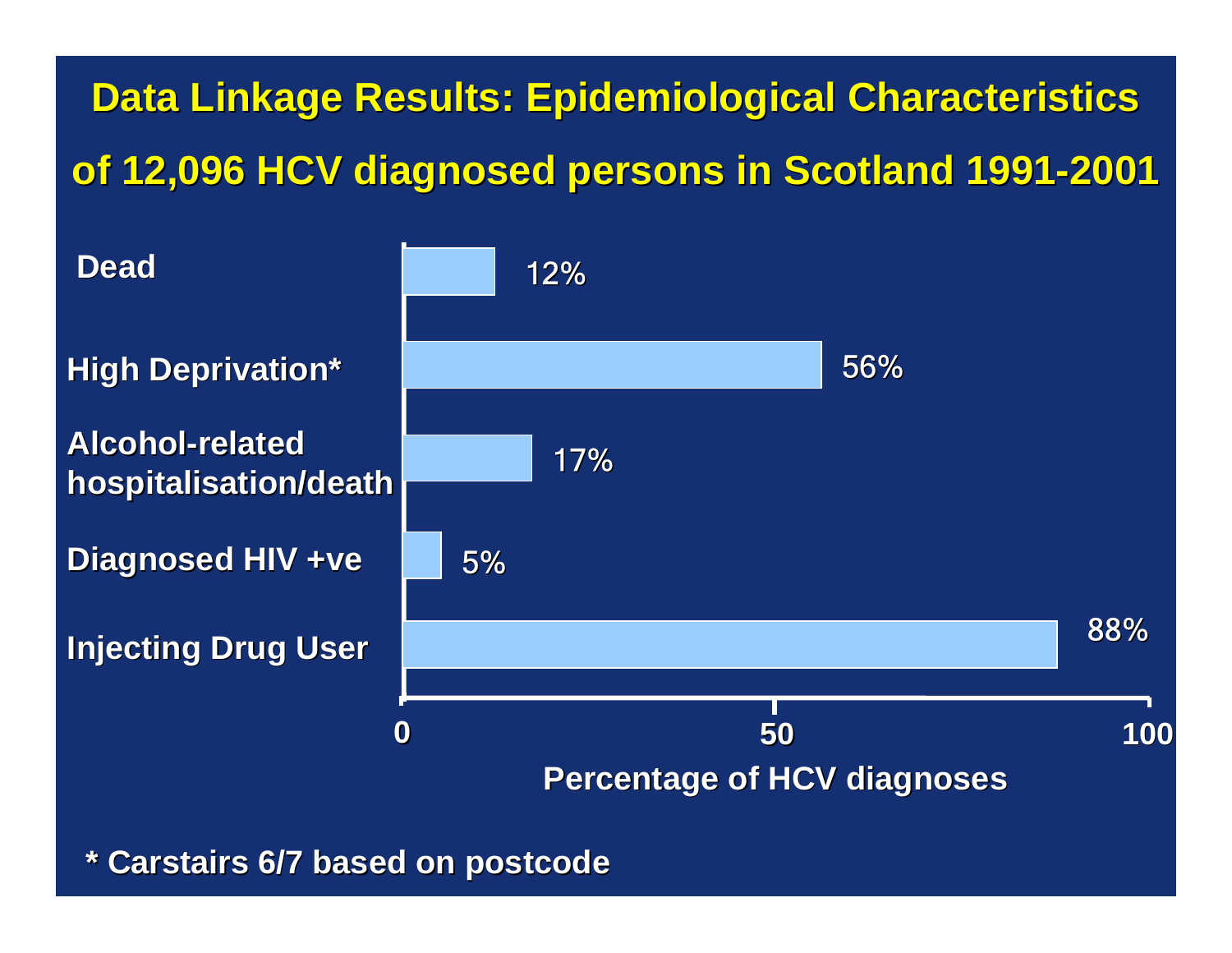#### **Data Linkage Results: End Data Linkage Results: End -Stage Liver Disease Stage Liver Disease**

#### **among 12,096 HCV diagnoses in Scotland 1991 among 12,096 HCV diagnoses in Scotland 1991 -2001**

|                                          |                  | <b>Hospitalised with</b><br><b>Decompensated cirrhosis</b> |
|------------------------------------------|------------------|------------------------------------------------------------|
|                                          |                  | $(N=514)$                                                  |
| <b>Year of presentation</b>              | 1991-1995        | 134 (26%)                                                  |
|                                          | 1996-1998        | 171 (33%)                                                  |
|                                          | 1999-2001        | 209 (41%)                                                  |
| <b>Health-board of</b>                   | <b>Glasgow</b>   | 173 (34%)                                                  |
| residence                                | Lothian          | 142 (28%)                                                  |
|                                          | <b>Elsewhere</b> | 199 (39%)                                                  |
| Age at presentation                      | < 30             | 33 (6%)                                                    |
|                                          | 30-49            | 325 (63%)                                                  |
|                                          | $\geq 50$        | 156 (31%)                                                  |
| <b>Alcohol-related</b>                   | <b>Yes</b>       | 364 (71%)                                                  |
| hospitalisation/death                    | <b>No</b>        | 150(29%)                                                   |
| <b>Died</b>                              |                  | 312 (61%)                                                  |
| <b>Died from decompensated cirrhosis</b> |                  | 163 (32%)                                                  |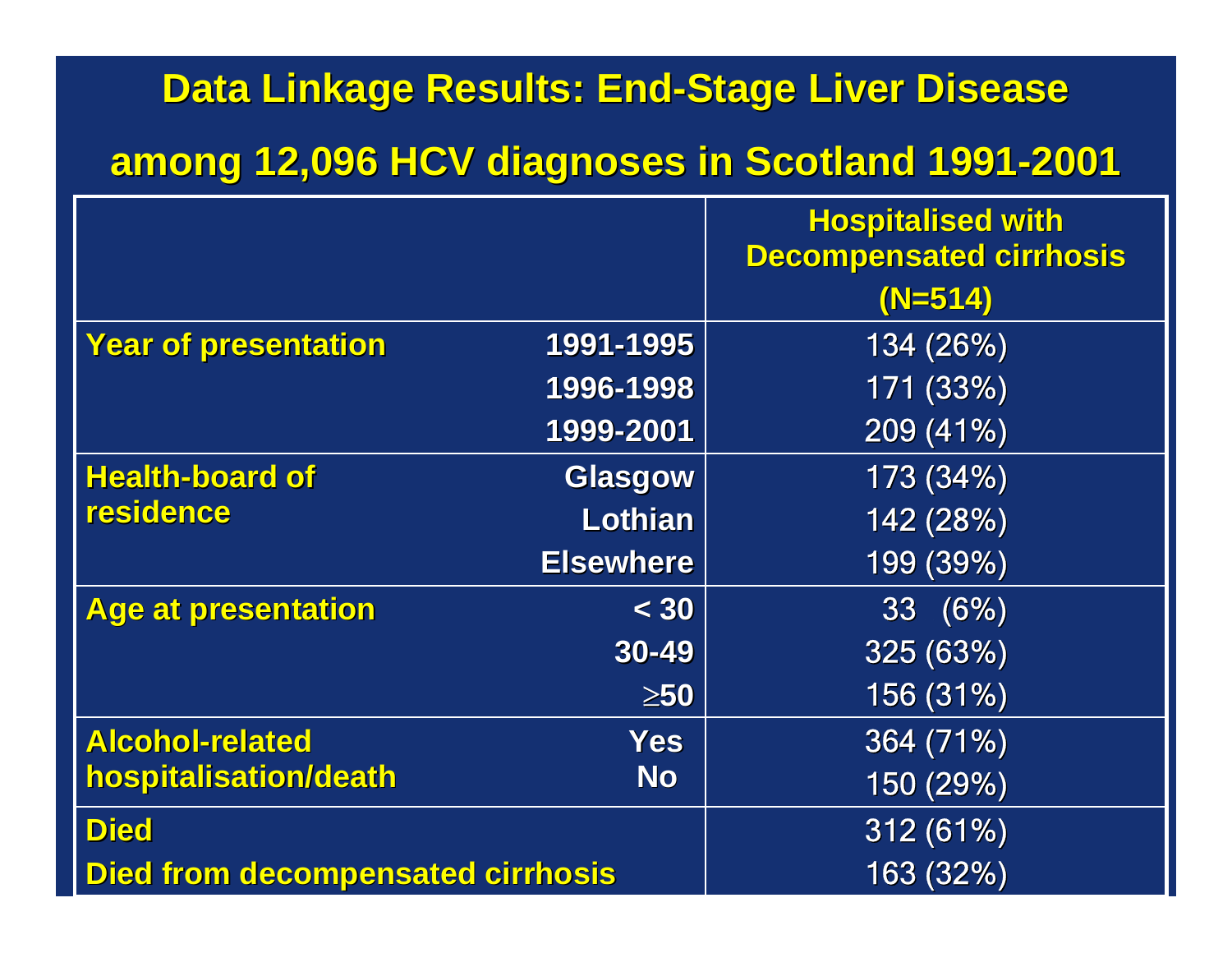**Modelling the burden of HCV among IDUs in Scotland: overview of projection model**

**Designed to incorporate the knowledge and uncertainty about major parameters relating to:**

**(1) the IDU population (e.g. incidence of injecting),** 

- **(2) the characteristics of IDUs affecting HCV disease** 
	- **progression (e.g. HIV co-infection and heavy alcohol use),**
- **(3) the incidence of HCV infection among current IDUs,**
- **(4) the rate of HCV disease progression**

**Hutchinson SJ, et al. Hepatology 2005; 42: 711-23.**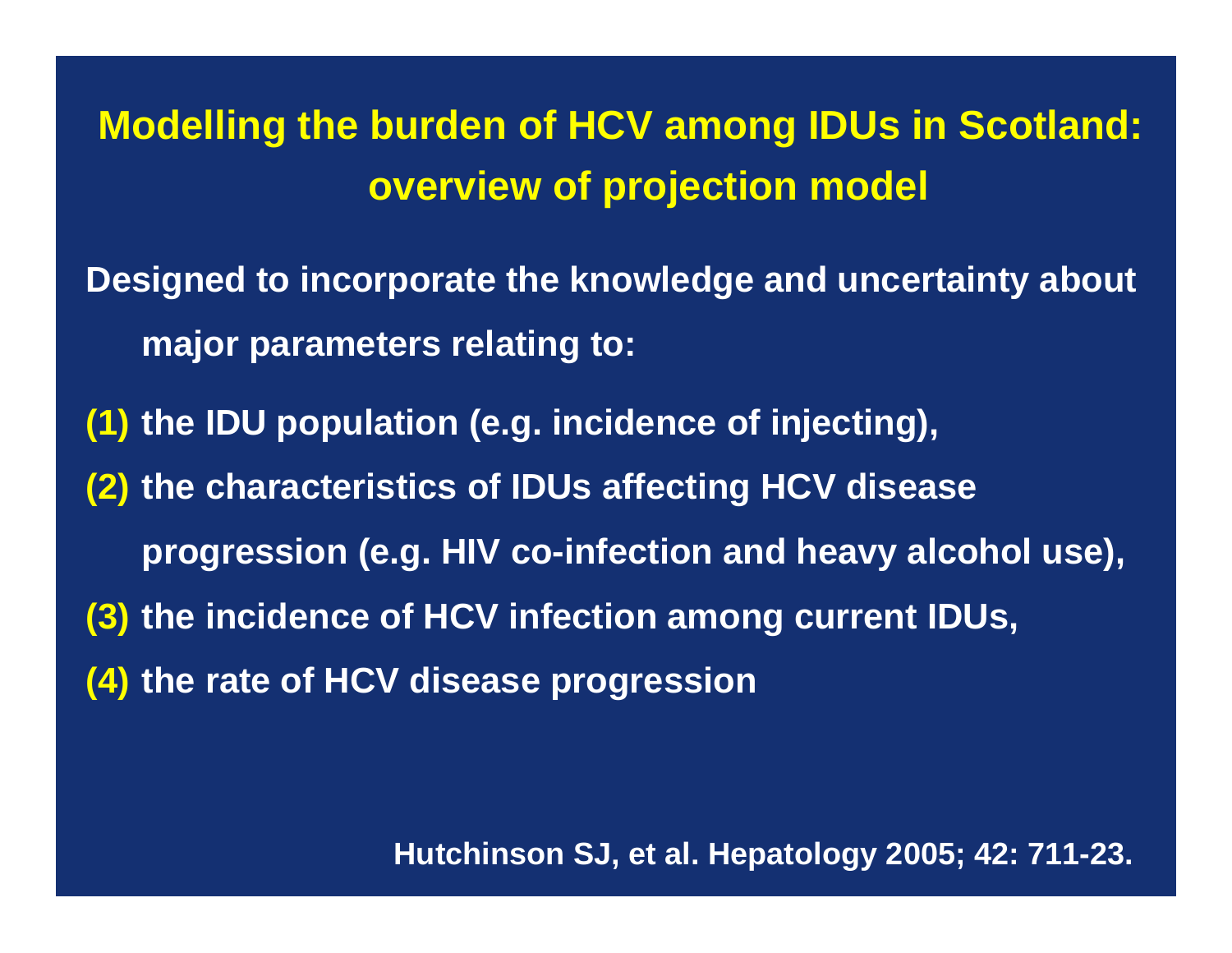#### **Outline of stages in HCV projection model**

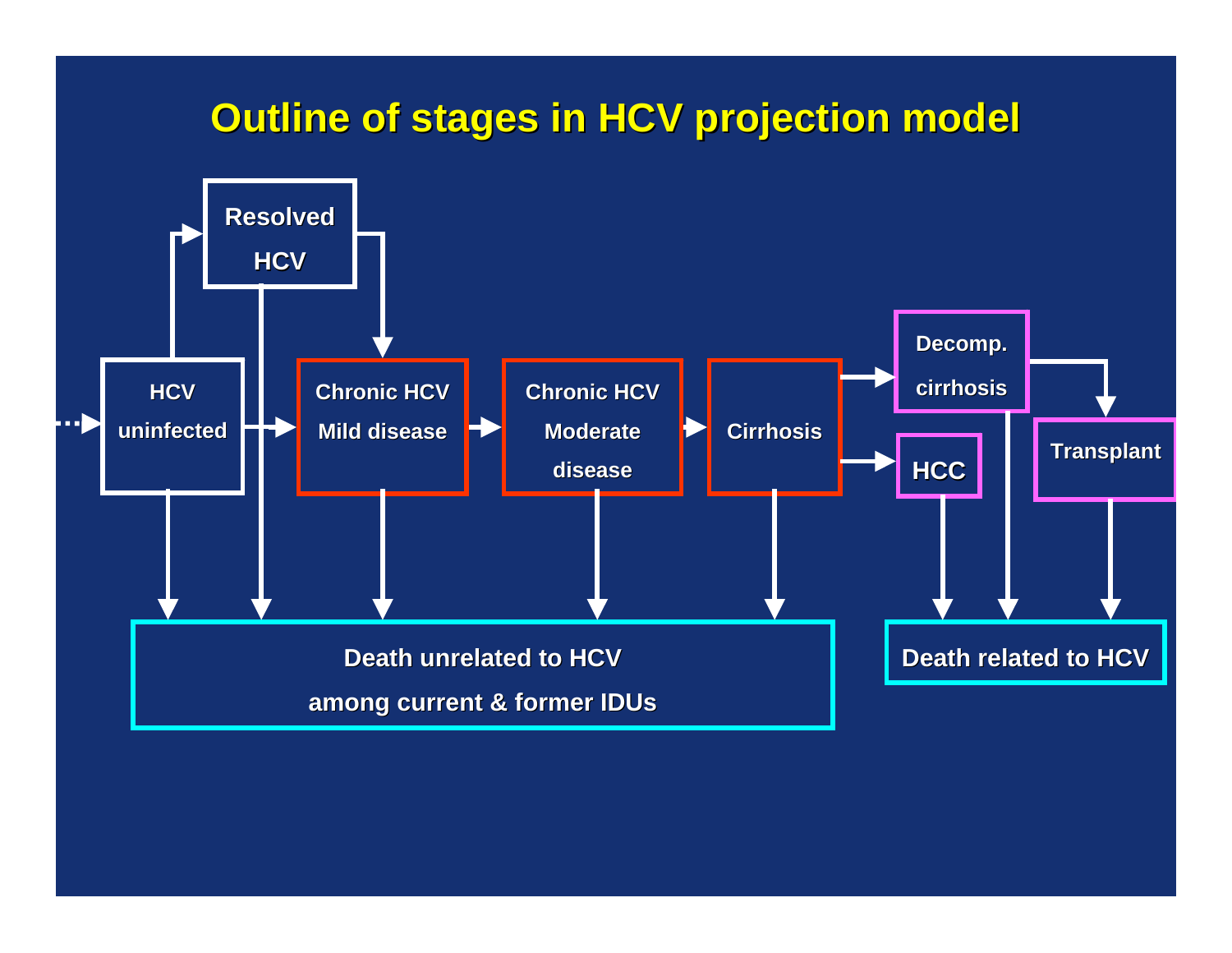#### **Modelled prevalent number of IDUs**

#### **in Scotland, 1960 in Scotland, 1960-2000**

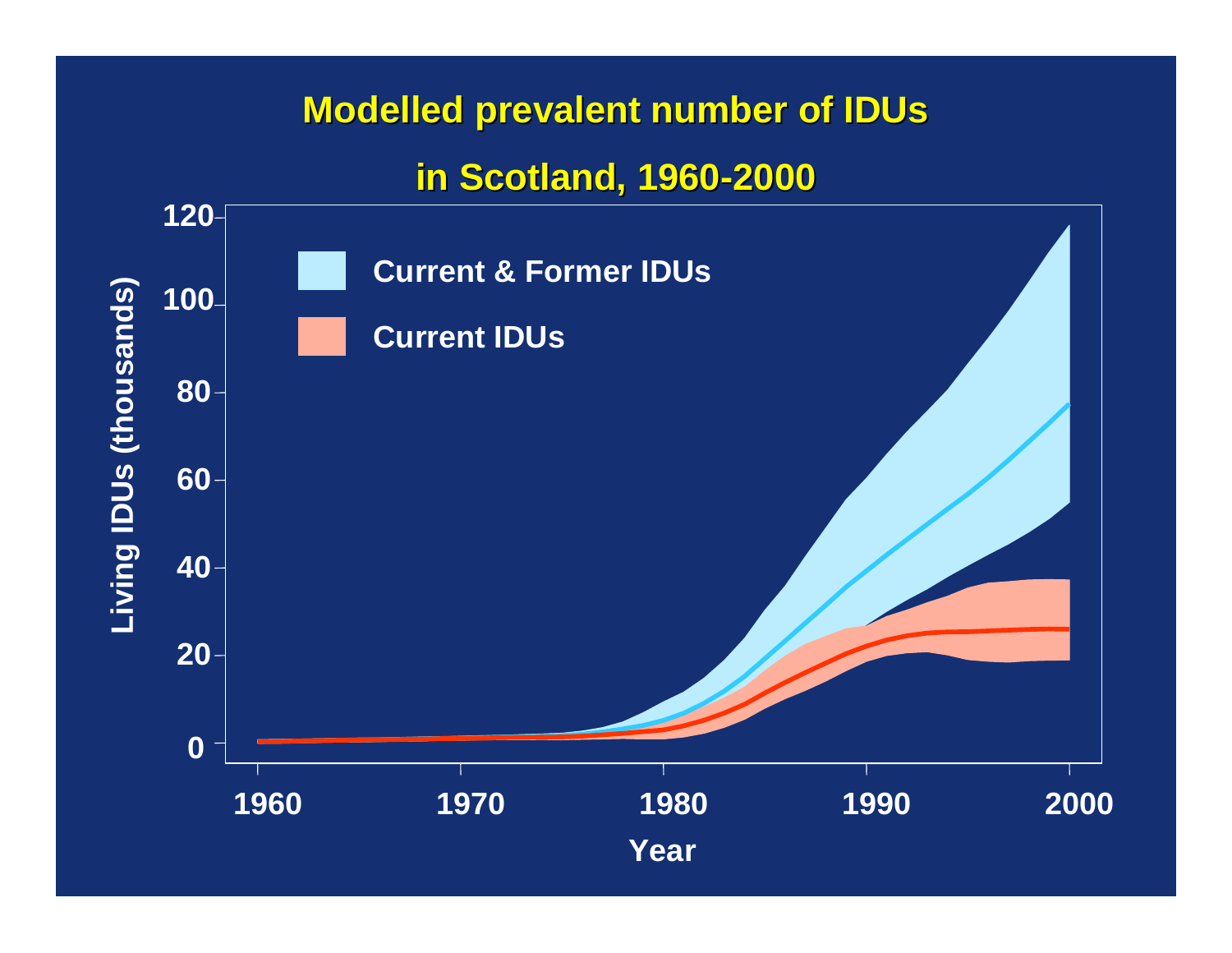#### **Modelled prevalent number of IDUs with HCV**

#### **in Scotland, 1960 in Scotland, 1960 -2000**

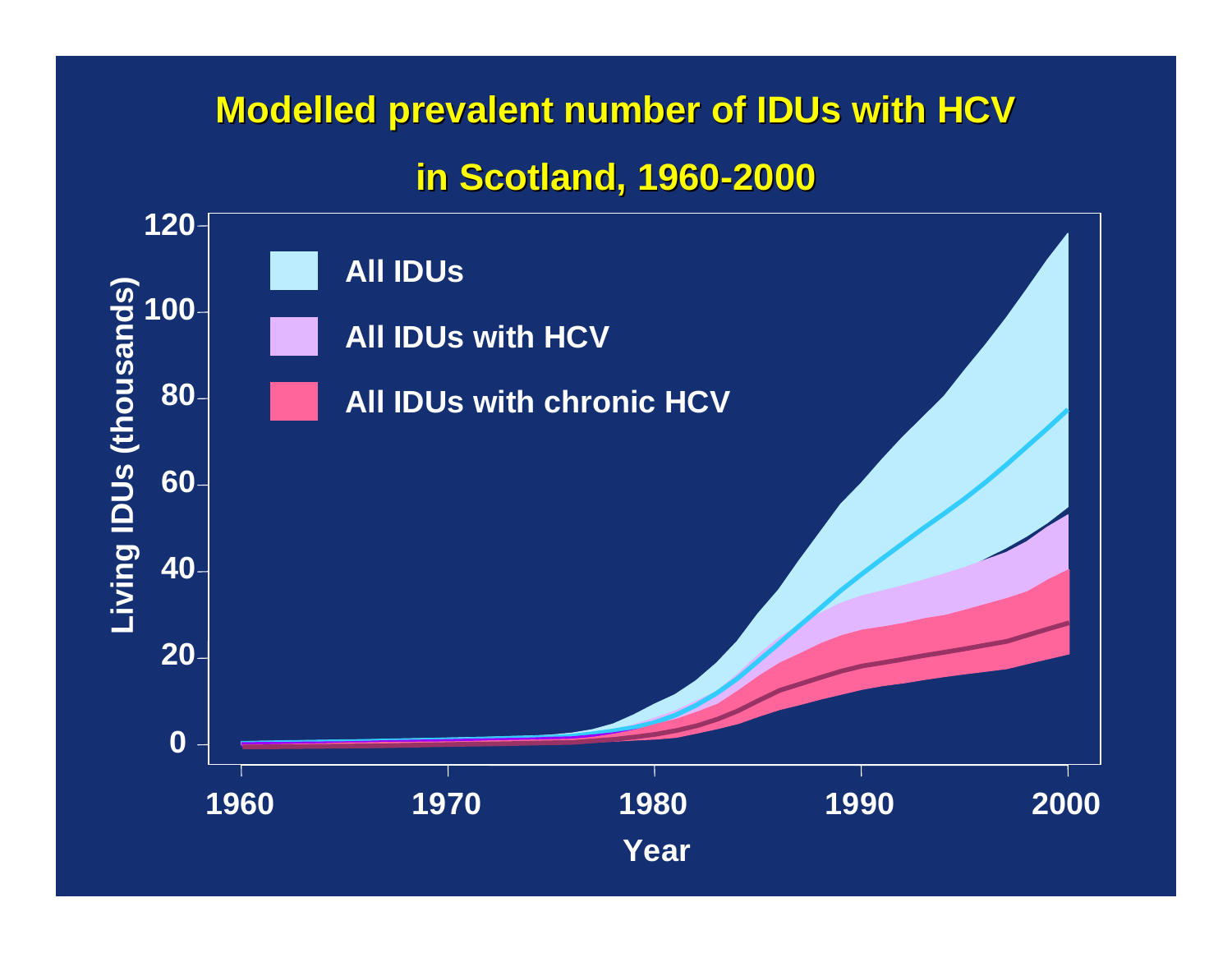#### **Natural history of HCV disease Natural history of HCV disease**

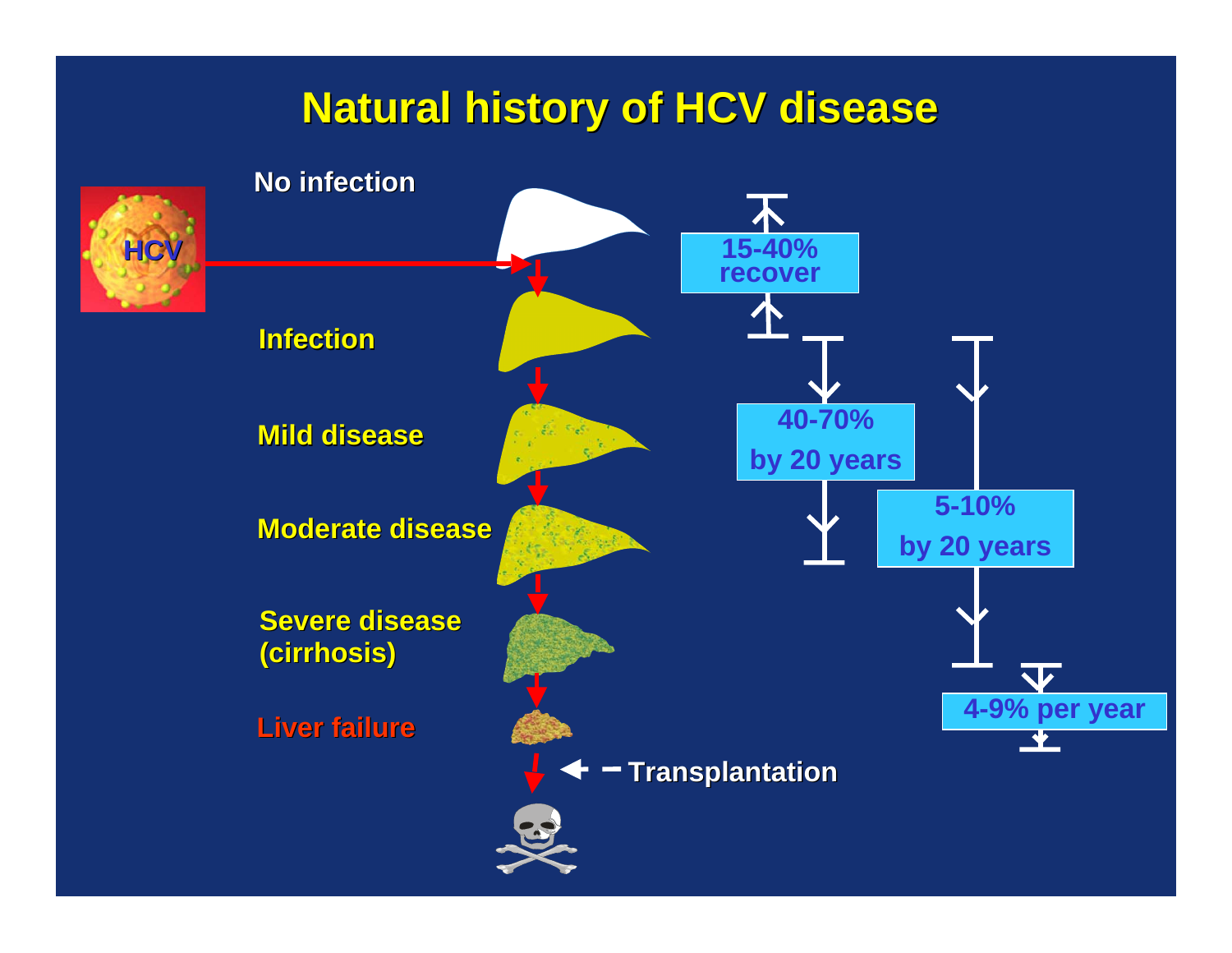## **Current burden of HCV among IDUs in Scotland, 2005**

| <b>No infection</b>                  |                 |                    |
|--------------------------------------|-----------------|--------------------|
| 1,000-2,000 per year<br>HCV          | <b>All IDUs</b> | <b>Former IDUs</b> |
| <b>Infection</b>                     | 45,000          | 35,000             |
| <b>Mild disease</b>                  | 22,900          | 16,000             |
| <b>Moderate disease</b>              | 9,000           | 8,000              |
| <b>Severe disease</b><br>(cirrhosis) | 1,900           | 1,800              |
| <b>Liver failure</b>                 | 100 per year    |                    |
|                                      |                 |                    |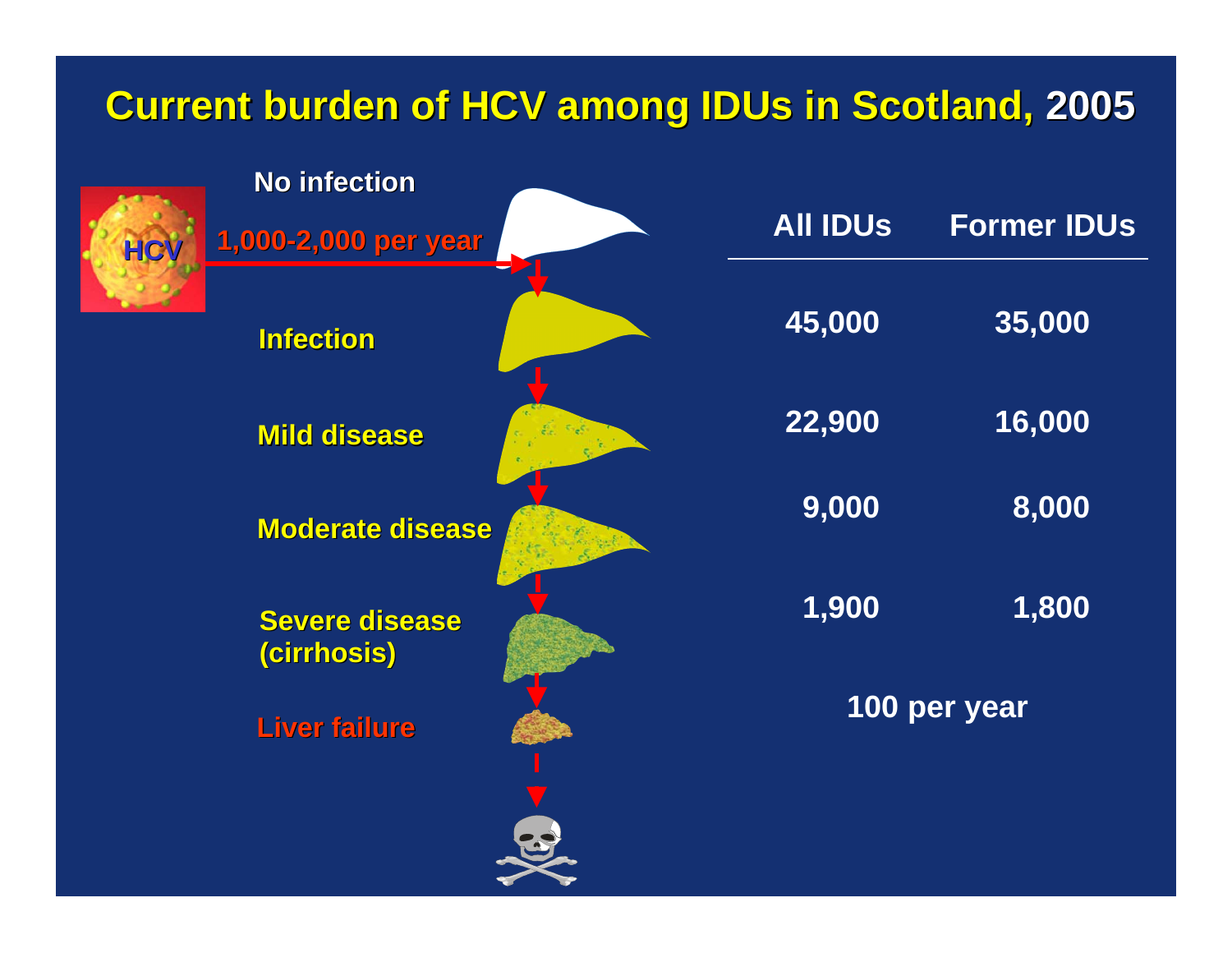## **Observed and modelled annual incidence of liver failure among HCV infected among HCV infected IDUs in Scotland, 1980 in Scotland, 1980 -2030**

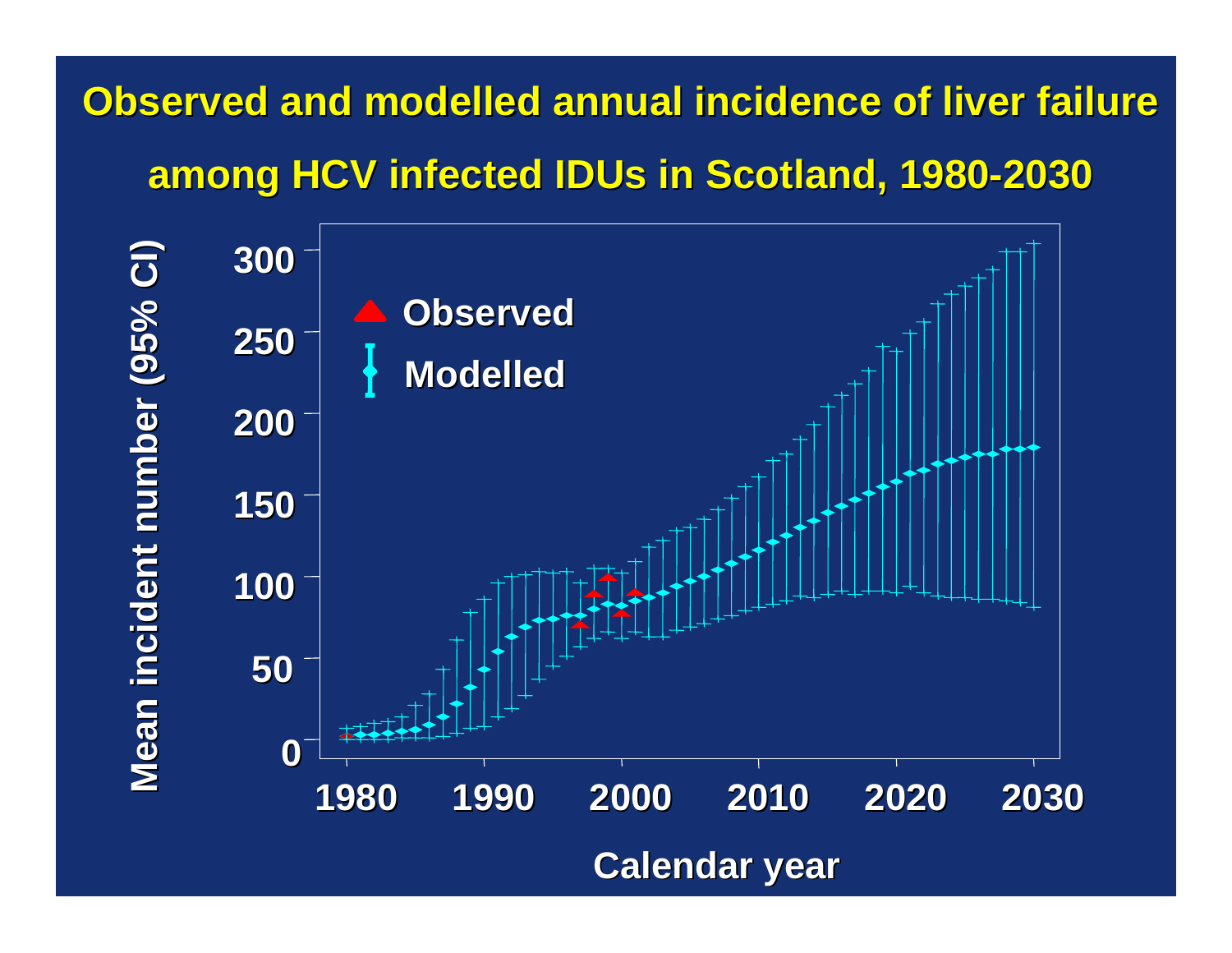## **Modelled prevalent number of HCV infected IDUs in Scotland according to stage of HCV disease, 1960 according to stage of HCV disease, 1960 -2030**

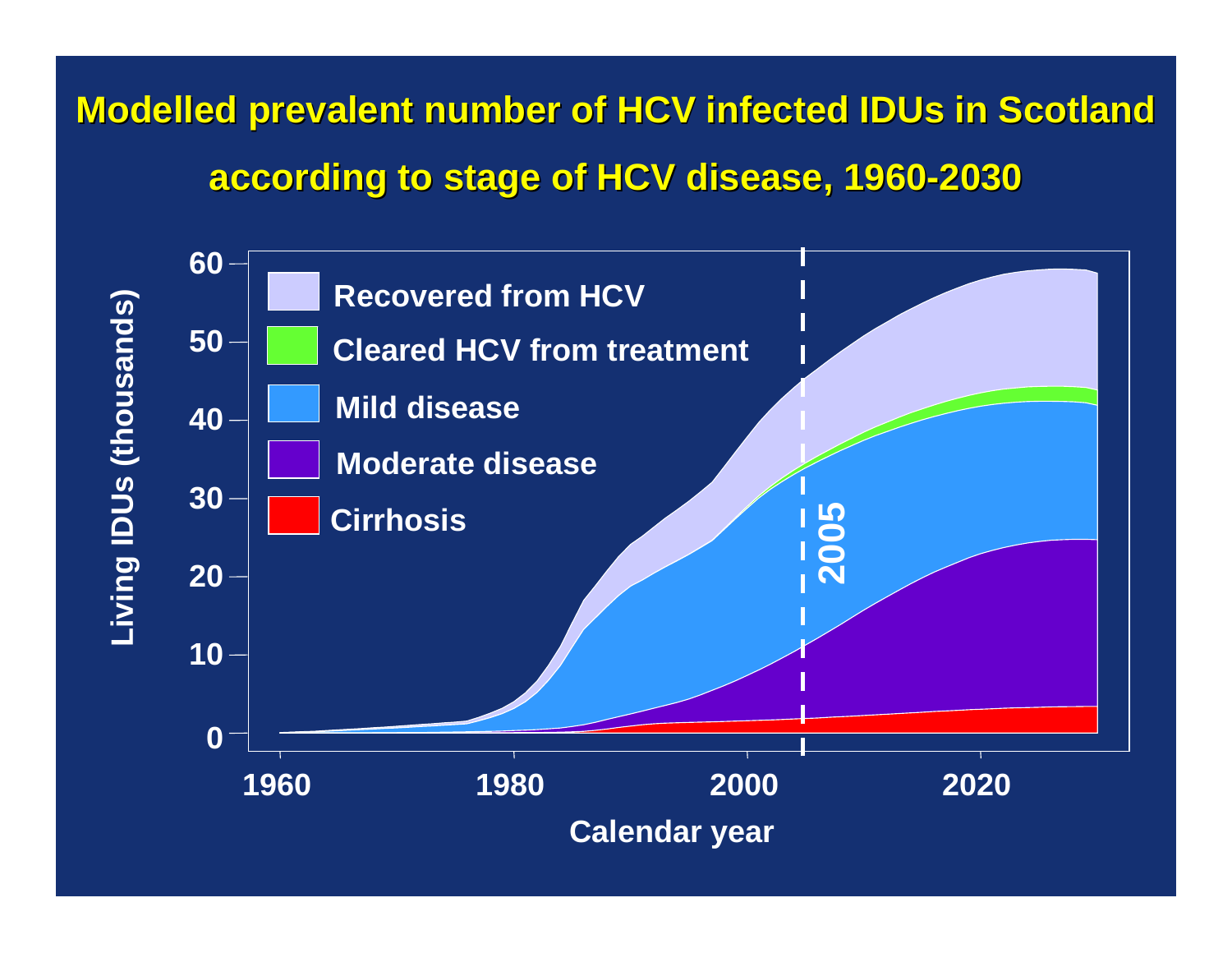#### **Modelled distribution of former IDUs in Glasgow in 2005 by stage of HCV disease and current age by stage of HCV disease and current age**



**Age in years (% of 22,500 former IDUs)**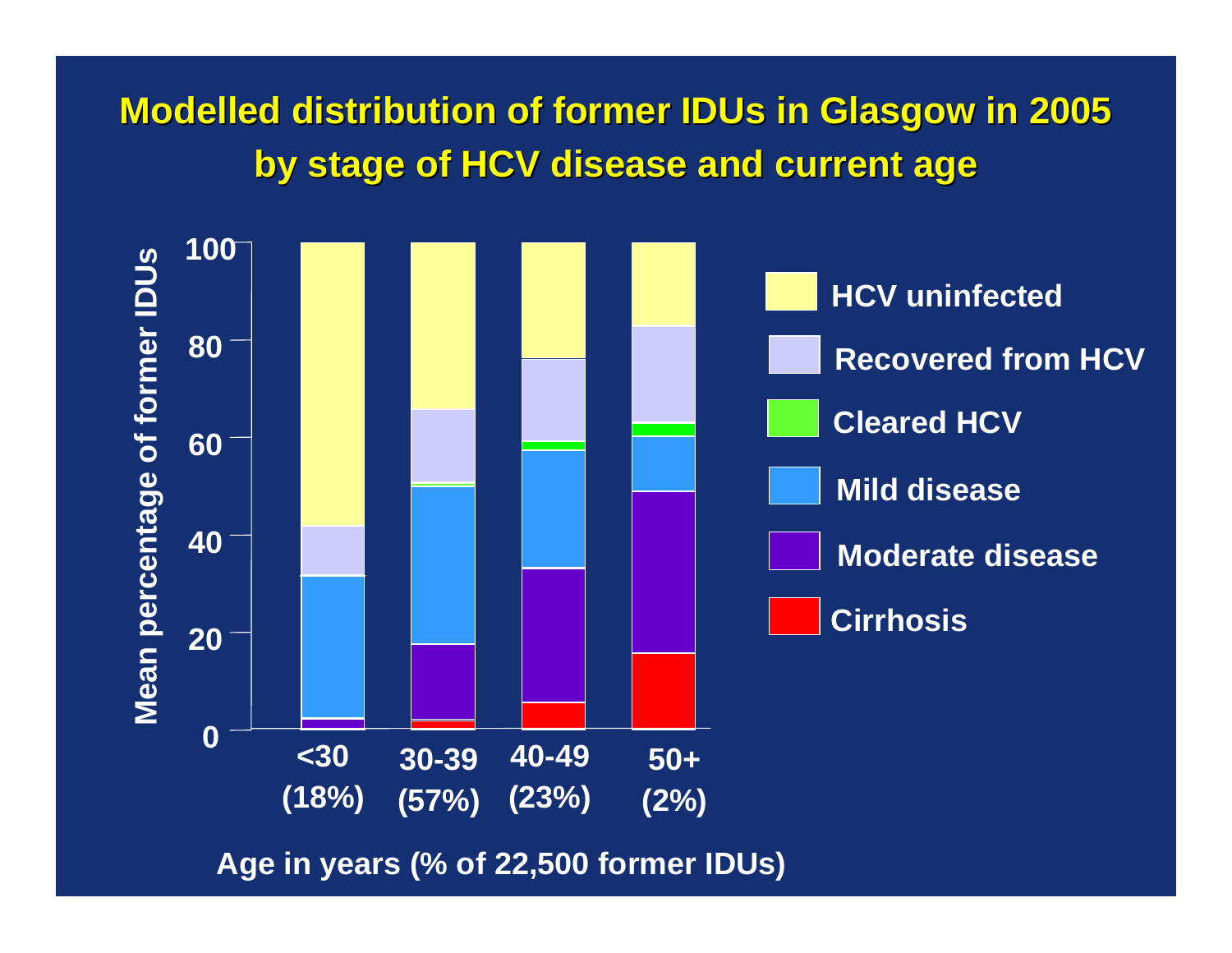### **Modelled % of severe HCV disease prevented among IDUs in Glasgow (2006-2030) from different antiviral treatment scenarios**

| <b>Stage of HCV</b><br>disease initiated<br>on therapy    | <b>Uptake of</b><br>therapy by<br><b>former IDUs</b><br>(N per year) | <b>Modelled % of severe HCV disease</b><br>prevented according to these response<br>rates to antiviral therapy |               |  |
|-----------------------------------------------------------|----------------------------------------------------------------------|----------------------------------------------------------------------------------------------------------------|---------------|--|
|                                                           |                                                                      | 45% response*                                                                                                  | 75% response* |  |
| Mild or Moderate                                          | 75                                                                   | 3%                                                                                                             | 5%            |  |
| disease                                                   | 500                                                                  | 17%                                                                                                            | 29%           |  |
|                                                           | 1,000                                                                | 30%                                                                                                            | 50%           |  |
| Moderate                                                  | 75                                                                   | 5%                                                                                                             | 8%            |  |
| disease                                                   | 500                                                                  | 28%                                                                                                            | 47%           |  |
|                                                           | 1,000                                                                | 38%                                                                                                            | 63%           |  |
| Moderate<br>disease or<br>compensated<br><b>cirrhosis</b> | 75                                                                   | 6%                                                                                                             | 10%           |  |
|                                                           | 500                                                                  | 35%                                                                                                            | 58%           |  |
|                                                           | 1,000                                                                | 42%                                                                                                            | 69%           |  |

**\* Represents compliance to therapy & clearance of the virus from therapy**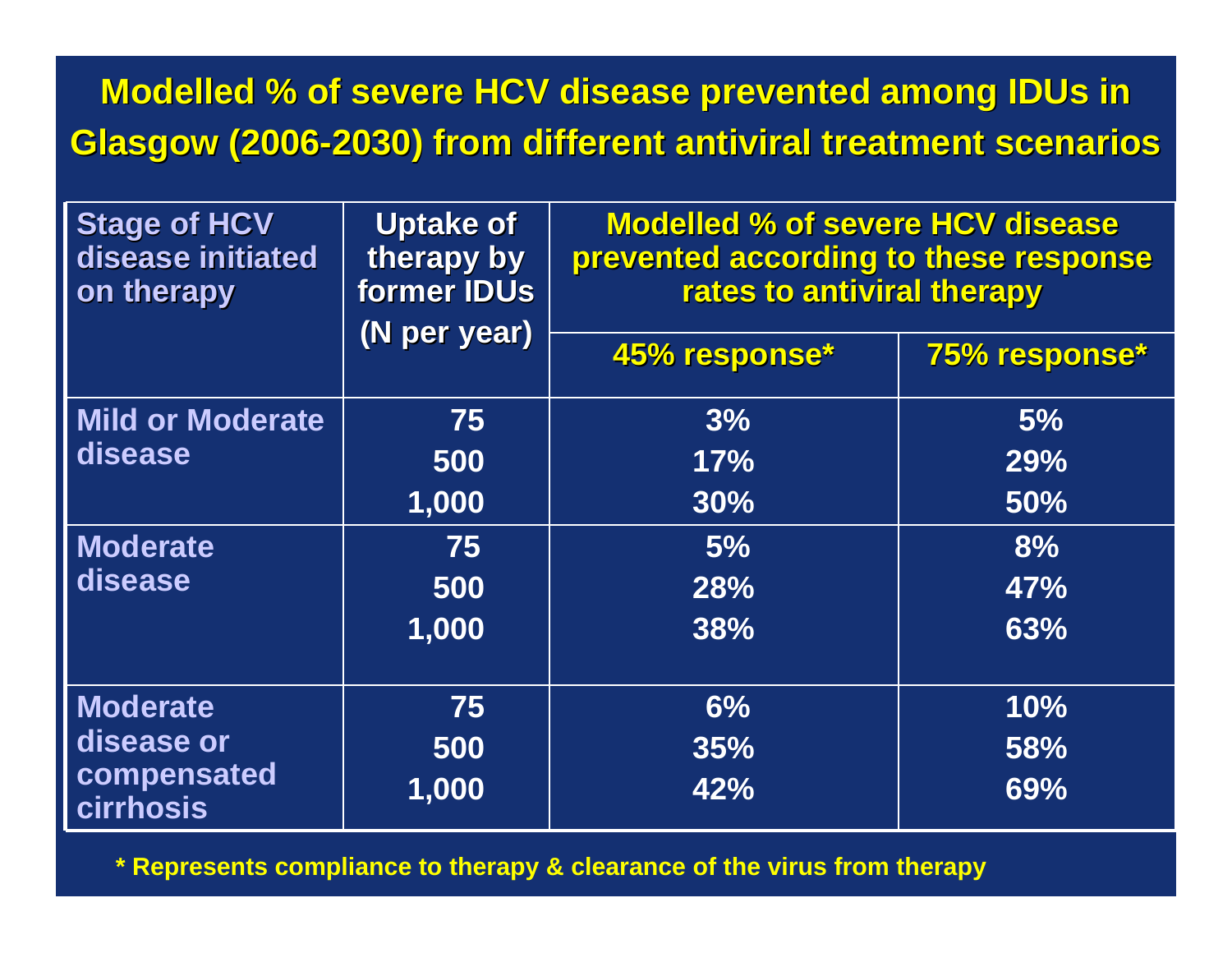## **Modelling the burden of HCV in England and Wales: back-calculation approach**



**Source: Sweeting M, DeAngelis D, Ramsay M, Brant L, Harris H. The bur den of hepatitis C in England and Wales.** *In preparation*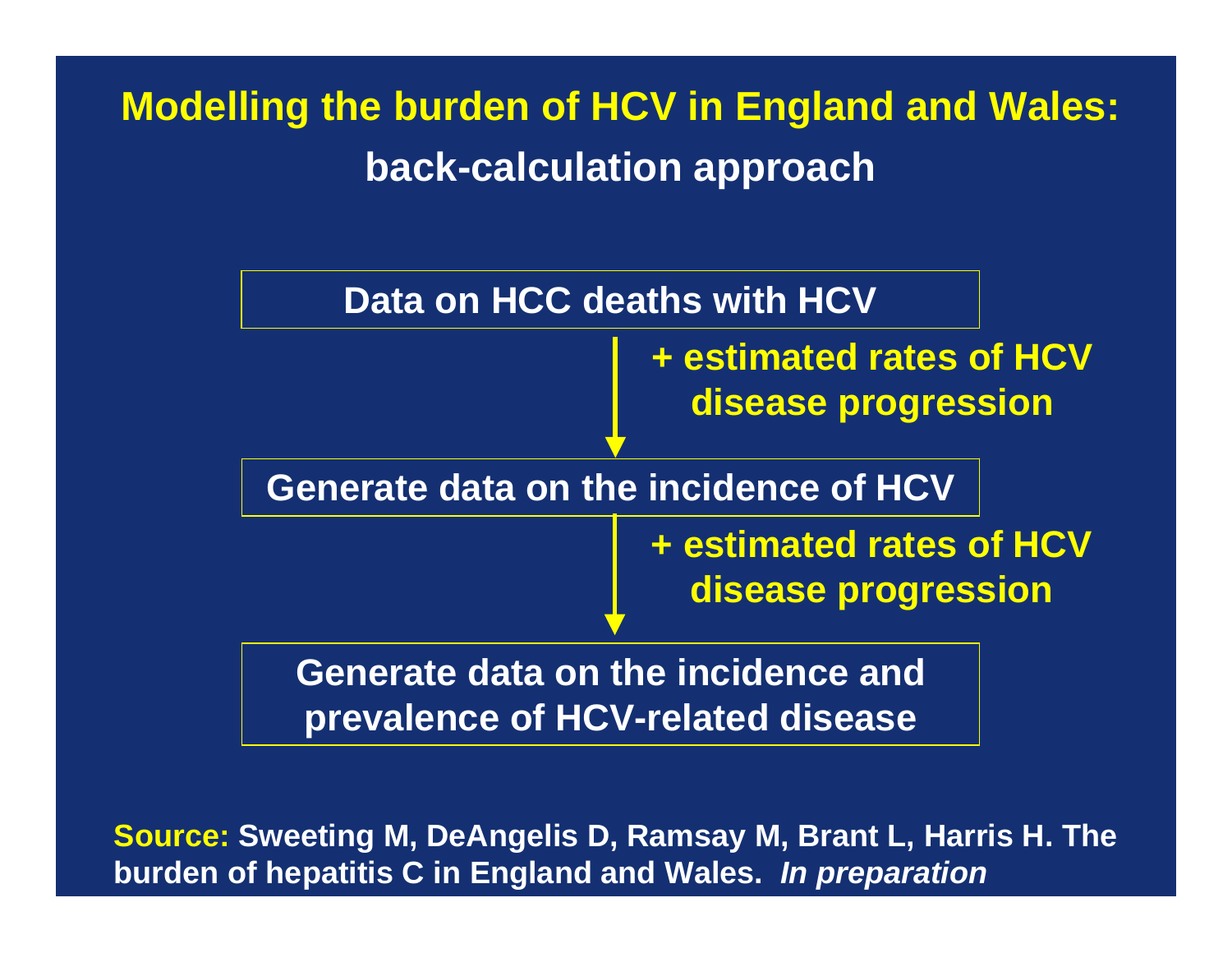#### **Estimated HCC-HCV deaths in England/Wales (1970–2004)\***



**\* Estimated based on % of HCC deaths with mention of HCV on death and hospital data (1996-2004) and extrapolated to earlier years.**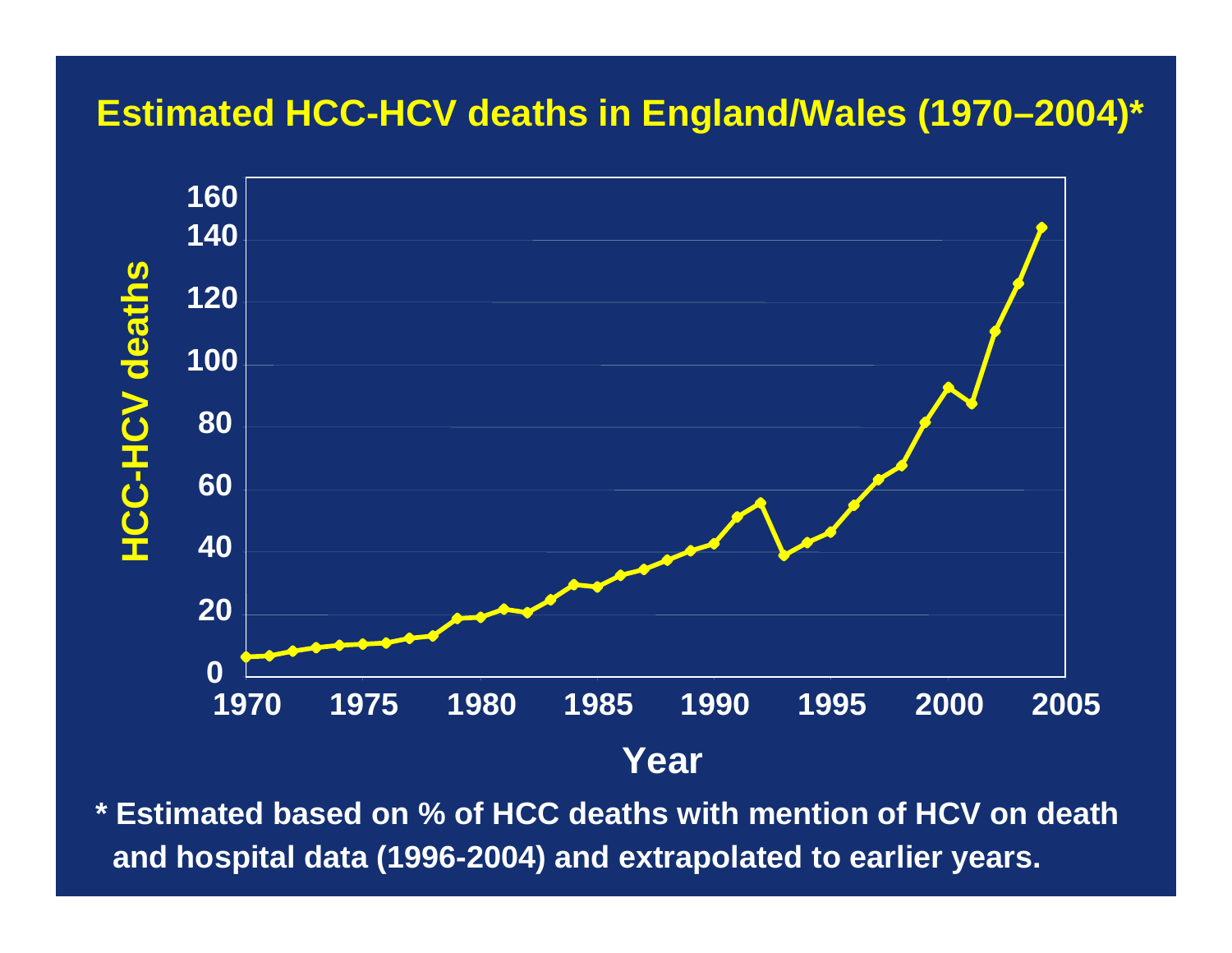#### **Estimated HCV incidence in England/Wales (1935-1995)**

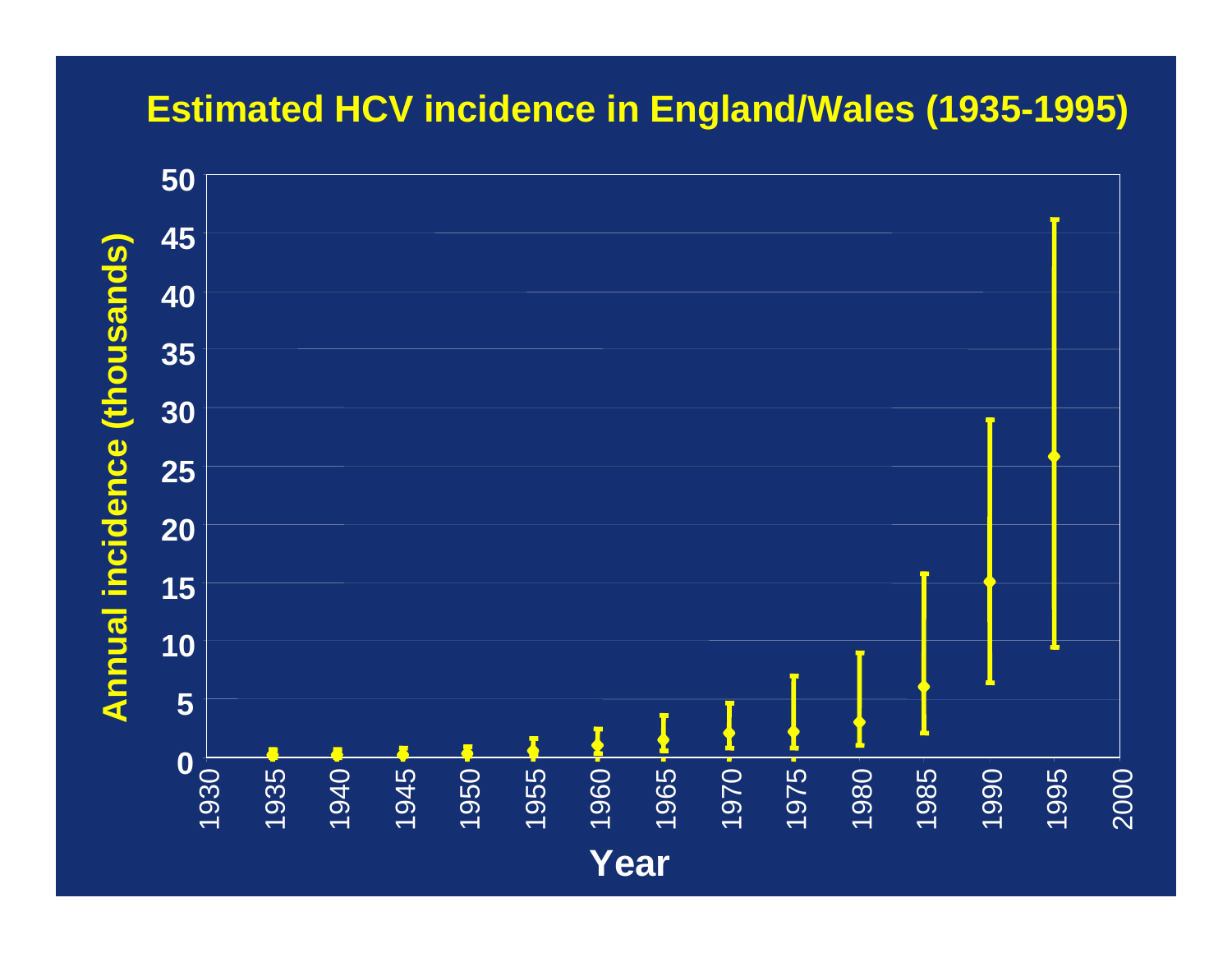**Estimated number of people living with HCV-related cirrhosis/decomp cirrhosis/HCC in England/Wales (1990-2010)**



**Number of people**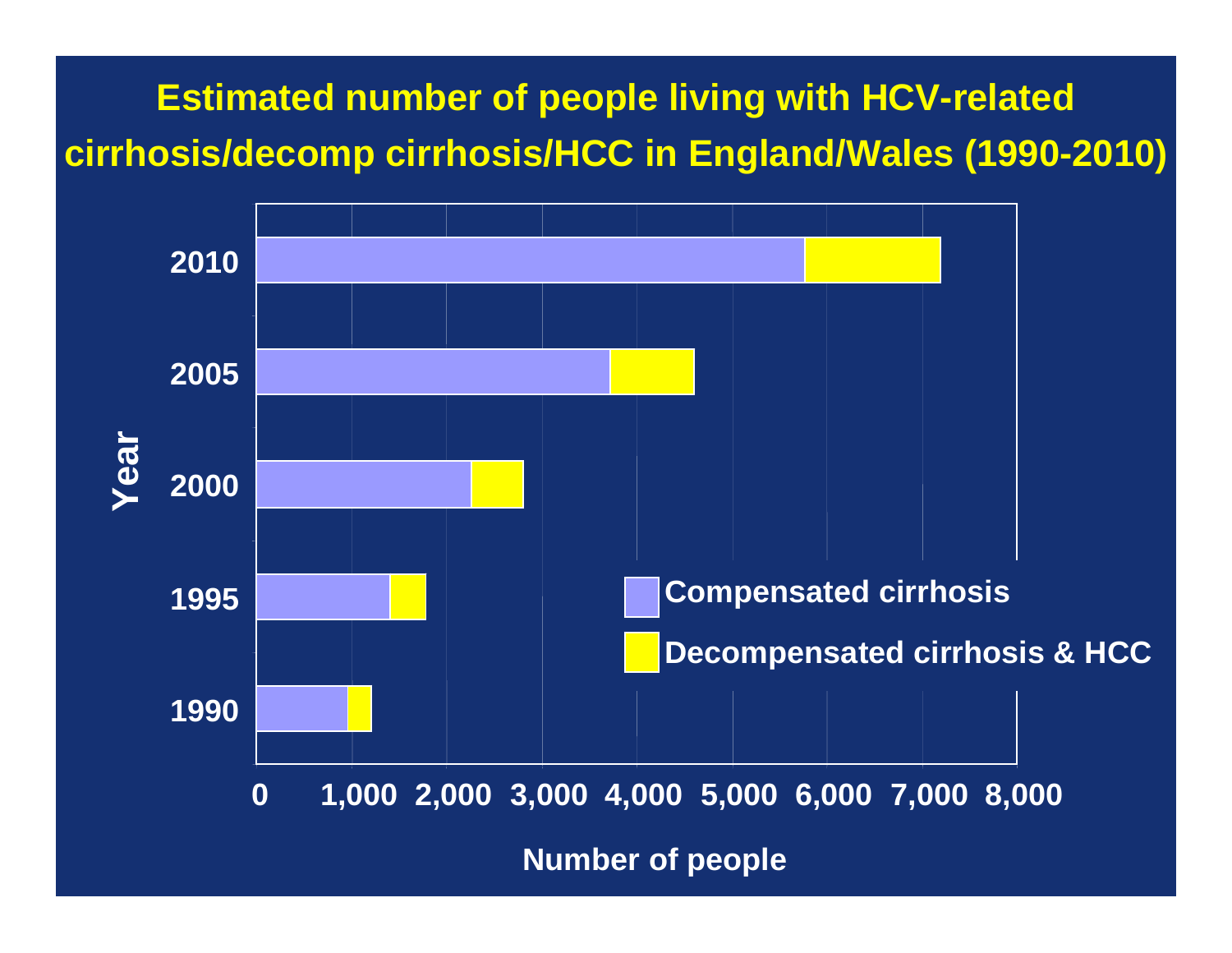## **Summary (1)**

**• HCV-related end stage liver disease is not uncommon, is increasing and is usually associated with uncommon, is increasing and is usually associated with an alcohol problem. an alcohol problem.**

**• The young age of decompensated patients presenting to hospital with both HCV and alcohol suggests that the to hospital with both HCV and alcohol suggests that the combined effect of these 2 factors accelerates liver combined effect of these 2 factors accelerates liverdisease progression. disease progression.**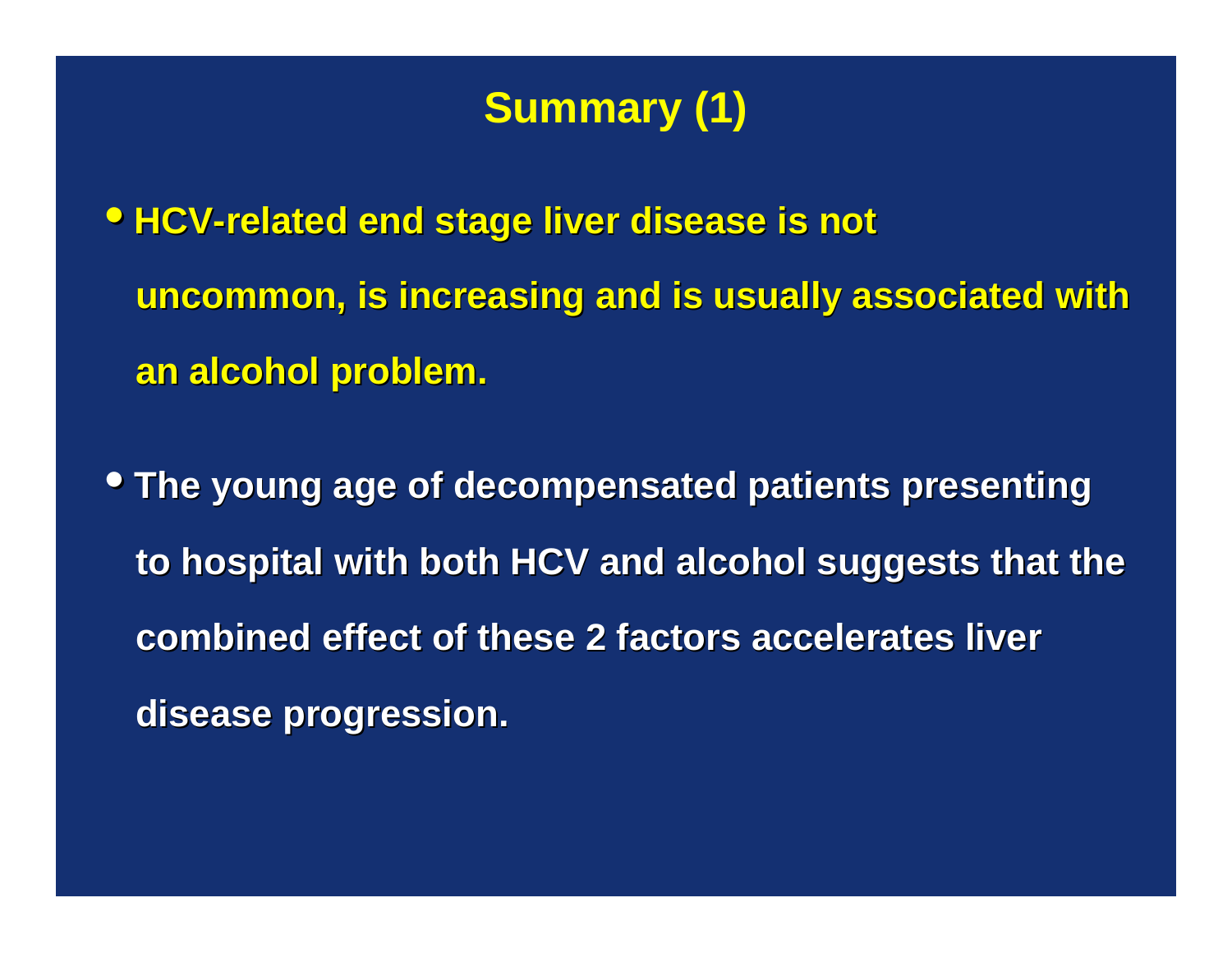## **Summary (2)**

• **Thousands of past injectors (mostly aged 30-49 years) have chronic HCV and are undiagnosed.**

• **Identifying the above group and considering individuals for therapy should be regarded a priority.**

• **If current low levels of antiviral therapy do not increase in the future, the numbers developing severe HCV disease will increase considerably.**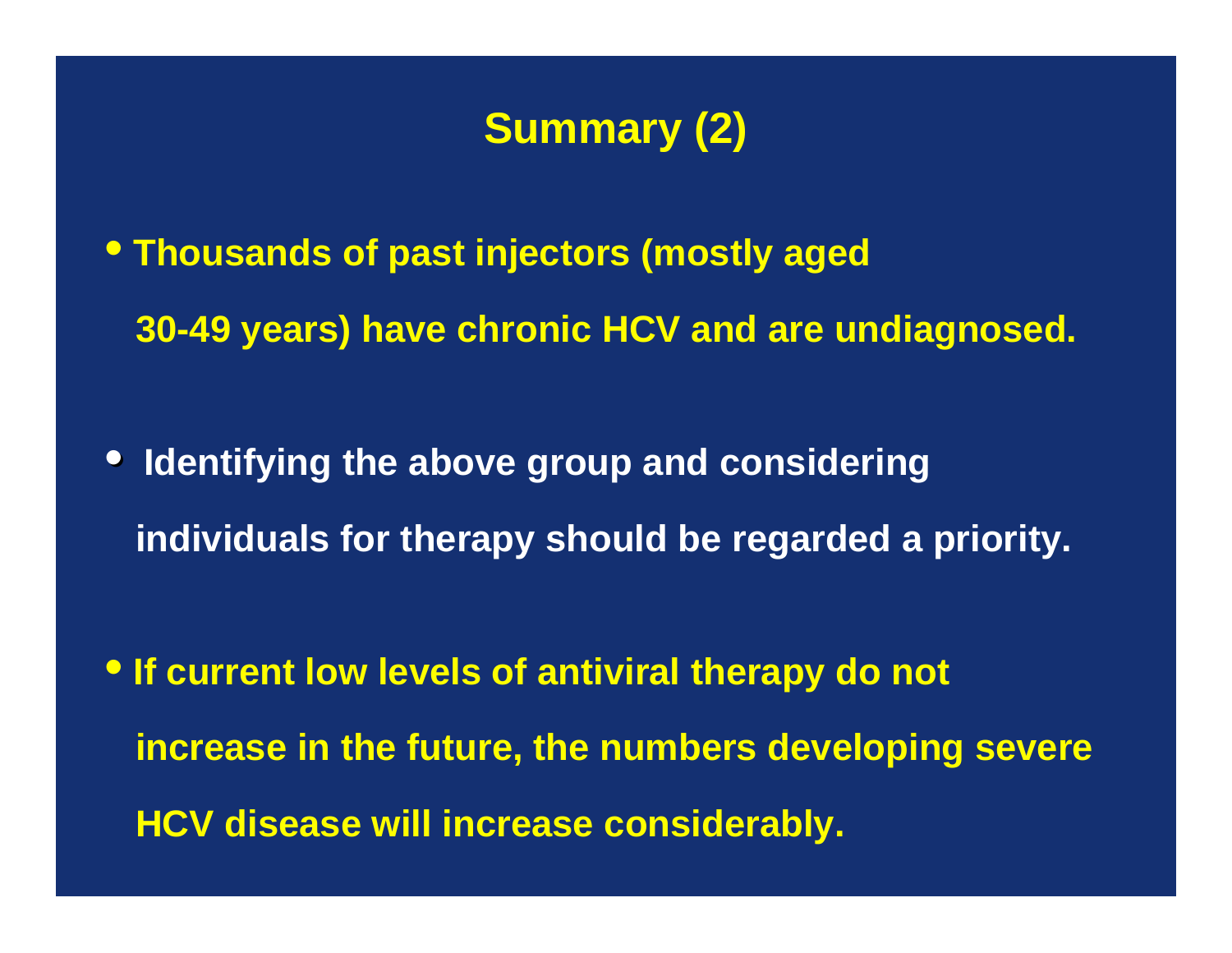### **Acknowledgements Acknowledgements**

## **Scotland Scotland**

- $\bullet$ **HPS: David Goldberg, Kirsty Roy, Sarah Wadd, Glenn Codere, Louise Shaw , Louise Shaw**
- $\bullet$ **MRC Biostatistics Biostatistics Unit: Sheila Bird Sheila Bird**
- $\bullet$ **ISD: Record Linkage Team Record Linkage Team**
- $\bullet$ **Regional Virus Laboratories: Sheila Cameron (Glasgow), Sheila Burns (Edinburgh), Pamela (Glasgow), Sheila Burns (Edinburgh), Pamela Molyneaux (Grampian), Paul McIntyre (Tayside) England and Wales England and Wales**
- $\bullet$ **• HPA/MRC Biostatistics Unit: Daniela DeAngelis, Michael Sweeting**
- $\bullet$ **HPA: Mary Ramsay, Lisa Brant, Helen Harris**